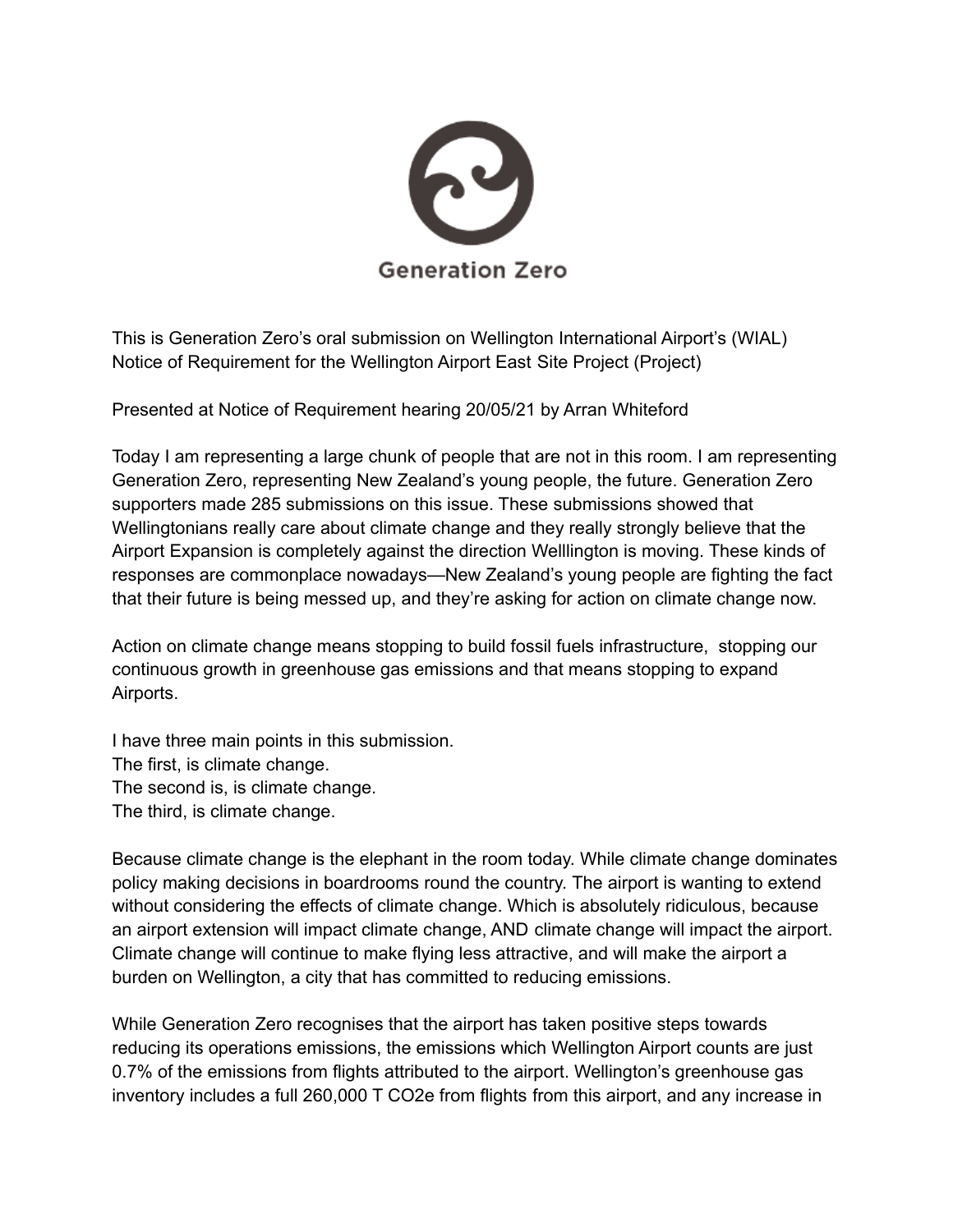emissions from more domestic flights will also be in Wellington's inventory. This matters because Wellington has pledged to reduce these emissions, which means Wellington will take steps to reduce these flights. Wellington has committed to mitigating climate change.

Climate change will change the world as we know it. Not just the natural world, sea level, temperature, biodiversity, weather. But the human world, migration, the economy, technology, culture.

Climate change has already changed our culture. Wellington and New Zealand are committed to climate action. Wellington City has declared a climate emergency and committed to net zero by 2050, the Greater Wellingon Regional Council has declared a climate emergency and has a target to become carbon neutral by 2030. NZ as a whole has also declared climate emergency and announced a target of net zero by 2050. The public sector will be carbon neutral by 2025. This is matched by a lot of the private sector, who see that it is appealing to take climate action, for example the Warehouse Group has gone carbon neutral, Fonterra has set a target of reducing emissions by 30 per cent by 2030.

What these pledges and goals do in real terms, is first they make high emissions activities like flying very expensive, and secondly they make flying unpopular and inconsistent with the direction of the entity. Each time someone flies, companies or departments must pay cold hard cash to offset emissions, and they must justify why they're going against the direction of their charter.

We will continue to see more of these policies that are specifically designed to reduce demand for emissions heavy activities, like flying.

Generation Zero is EXTREMELY concerned that Wellington airport did not consider the impact of climate change policy or the direction the public is moving, when forecasting flight demand. Especially when flight demand is the entire reason why they want an airport expansion.

Just an example of how this should have been done - in the MBIE economic projections on another high emitting sector, energy usage in NZ. The forecasters take into account a price on carbon. They run scenarios with a price on carbon from 5 \$/T CO2e to 100 \$/T, this range is to cover a range of political scenarios. Whatever the outcome, we are expecting carbon emissions to get expensive, and this means that flying will get more expensive. It does not make sense that Wellington Airport is unaware of this, and expects unfettered growth.

In planning for its future, the airport didn't consider that the public sector is going carbon neutral in 4 years, that the country is going to be net carbon zero in 30 years, or the